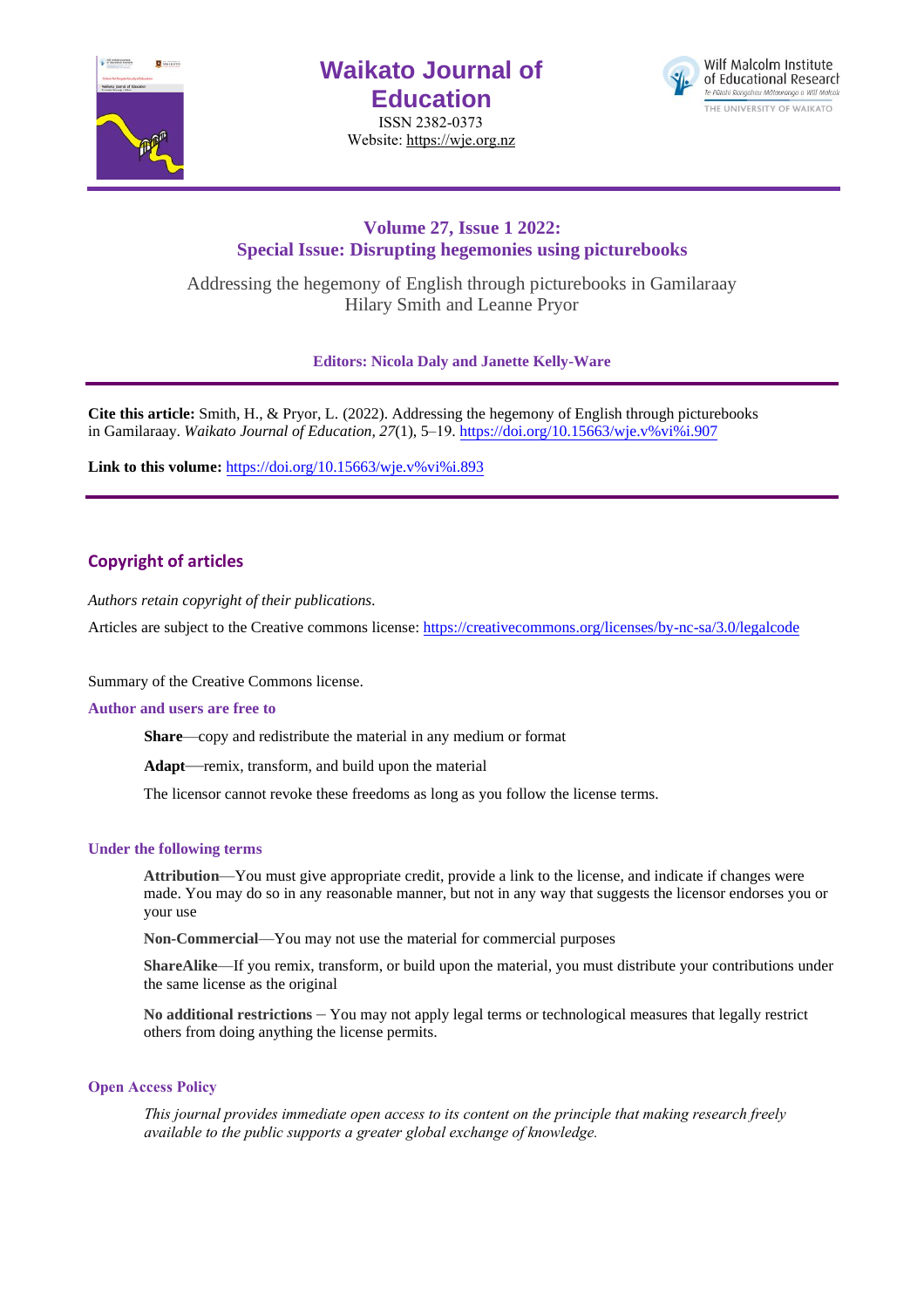# **Waikato Journal of Education**

Te Hautaka Mātauranga o Waikato

**Q** WAIKATO

Volume 27, Issue 1, 2022: Special Issue: Disrupting hegemonies using picturebooks

# **Addressing the hegemony of English through picturebooks in Gamilaraay**

**Hilary Smith**  Australian National University

# **And Leanne Pryor**

Winanga-Li Aboriginal Child and Family Centre Australia

# **Abstract**

*The reawakening of the Indigenous Gamilaraay language in northern inland New South Wales, Australia involves righting two centuries of prohibition and mistreatment after invasion by Englishspeaking settlers. Gamilaraay is no longer used as an everyday language in the community, although it has strong emblematic value for the Gamilaraay community. The hegemonic power of English means that it is seen as "normal", while Gamilaraay use is often confined to ceremonial uses. A burgeoning awareness of the importance of Gamilaraay and other Indigenous languages of New South Wales has been reflected in recent legislative changes, which have in turn resulted in funding support for language materials. This article describes a community development approach in writing bilingual picturebooks in Gamilaraay and English as we progress towards our ultimate aim of normalising the use of Gamilaraay once more.*

# **Keywords**

Picturebooks; reawakening language; hegemony of English; Gamilaraay.

# **Introduction**

Giirr ngali dhawun Gamilaraay winanga-y-la-nha. Wayamaa-galgaa ngali winanga-y-la-nha, yana-wayi-y-la-ndaay, yana-y-la-ndaay, yana-mayaa-y-la-ndaay.

> We acknowledge Gamilaraay country. We acknowledge the Elders who lived long ago, who are living now and who are to come.

Over 250 distinct Indigenous languages were spoken in Australia in the 18th century at the time of colonisation. However, in 2020 the National Indigenous Languages Report (NILR) found that all



Wilf Malcolm Institute of Educational Research, Te Kura Toi Tangata Division of Education, University of Waikato, Hamilton, New Zealand ISSN: 2382-0373 Contact details: Hilary Smith hilary smith@xtra.co.nz (pp. 5–19)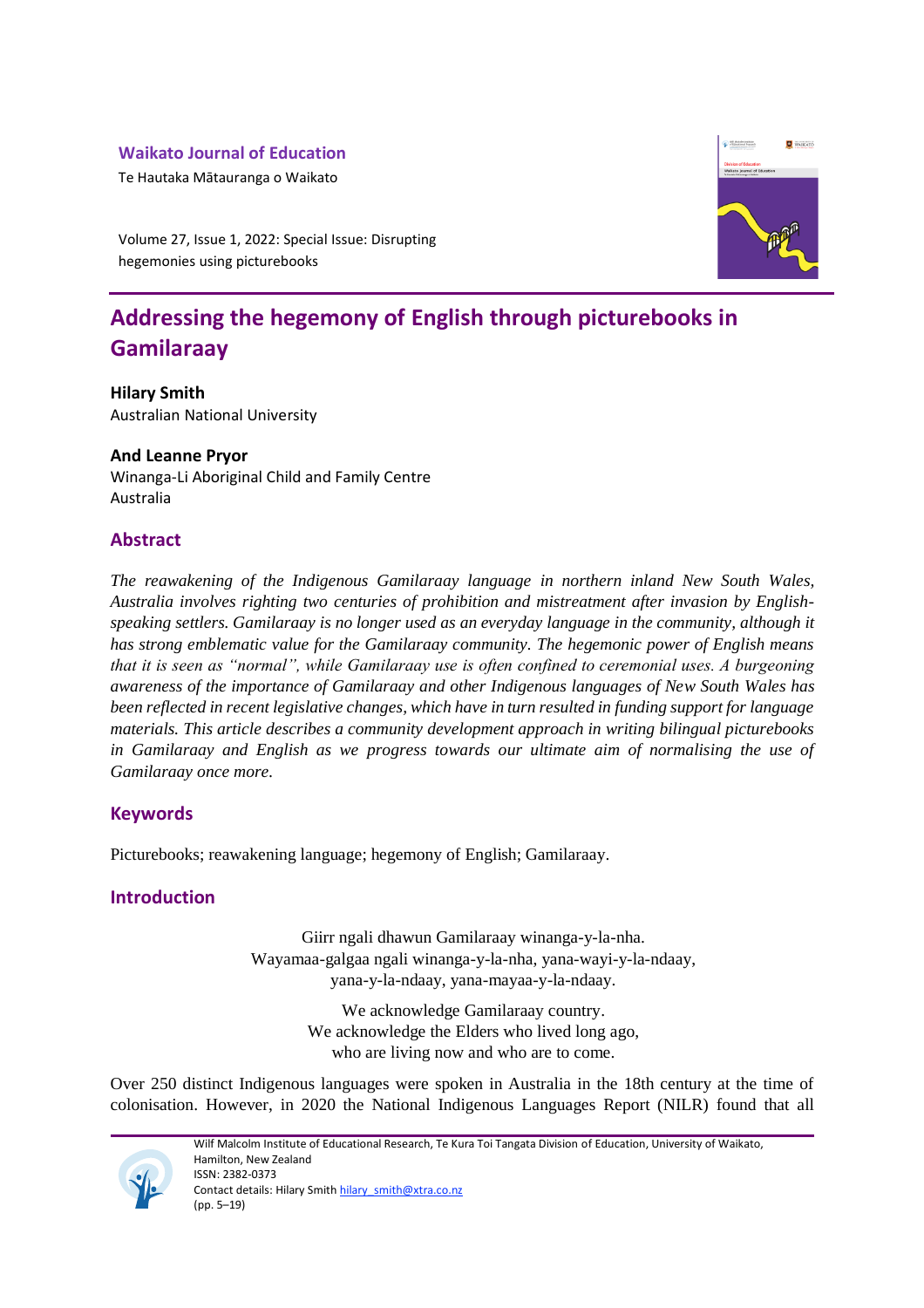languages are currently under threat and only 12 have unbroken intergenerational transmission (Commonwealth of Australia, 2020). Sixteen languages are now regarded as "sleeping", with no one who can remember or speak the language, and 31 are in a process of "reawakening", where there has not been any everyday use of the language for some time, but some people are now learning it.

Gamilaraay<sup>i</sup> is a language in inland north-western New South Wales and southern Queensland. It was last spoken fluently in the early 20th century (Austin, 2014). The NILR report states that Gamilaraay language is in the top 10 languages being renewed. The report uses specific definitions of the terms of renewal on a continuum from revitalisation, renewal and then to reawakening/revival/reclamation. The status of Gamilaraay is categorised on this scale as renewal**,** where "there is still an oral tradition, but there are no fluent speakers, and children are likely to have little or no passive knowledge of the language" (Commonwealth of Australia, 2020, p. 62). However, in our project we refer to reawakening, as a metaphor, which our project participants feel "softer" and appropriate to our approach with children.

The reawakening of Gamilaraay involves righting two centuries of prohibition and mistreatment after the invasion of English-speaking settlers. Written records from missionaries, anthropologists and settlers and linguists as well as recordings made with some last speakers in the mid-20th century, have enabled a dictionary and grammar of the "traditional" language to be compiled (Ash et al., 2003; Giacon, 2017). Although New South Wales passed an act of parliament in 2017 to promote Aboriginal language activities in the state (Aboriginal Languages Act, 2017), and Gamilaraay language has strong emblematic value for the Gamilaraay community, a number of issues for its revival remain from its former status as a banned language (Smith et al., 2018; Smith et al., 2020).

#### Normalisation of Gamilaraay

English is not constitutionally mandated in Australia but it is the de facto national language and is regarded as essential for both economic participation and social cohesion, as noted on the web page of the Department of Home Affairs (2020): "Australian society values the English language as the national language of Australia, and as an important unifying element of society". Despite the Department's mandate for multiculturalism (which appears to be focused on immigration), there is no mention of the social and economic benefits of multilingualism which have been recognised for some time in educational discourse (Hatoss, 2004; Lo Bianco, 2000). In the context of Aboriginal languages, the NILR outlines considerable economic benefits and opportunities (Commonwealth of Australia, 2020) as well as personal and social benefits. However, the hegemonic power of English as the national language means that in Gamilaraay communities, such as Gunnedah, English is seen as "normal", while Gamilaraay use in sentences is often confined to ceremonial or cultural uses. However, single words are often used in everyday life among Gamilaraay people. These include greetings in spoken and email correspondence, and words from the country such as *bandaarr* (kangaroo), *dhinawan* (emu), or *bigibila* (echidna).

In this article we present our picturebook project as a small step towards challenging the hegemony of English in our community, through our aim of normalising the use of Gamilaraay once more in Gunnedah and beyond. Here we reclaim a positive use of the term "normalisation" in relation to policy for Aboriginal Australia, where it has previously been used as a critique of a deficit model of social service delivery which does not allow for cultural difference (Sullivan, 2013). Instead, we are focusing on the way normalisation is used for te reo Māori in Aotearoa New Zealand, "to advance the language towards normalisation, through increased awareness and acceptance of the usability of the language in all contexts" (Higgins & Rewi, 2014, p. 28).

#### **The Yaama Gamilaraay! project**

Winanga-Li Aboriginal Child and Family Centre (Winanga-Li) is based in Gunnedah, at the approximate centre of Gamilaraay country. Winanga-Li has 90 percent Aboriginal staff and runs a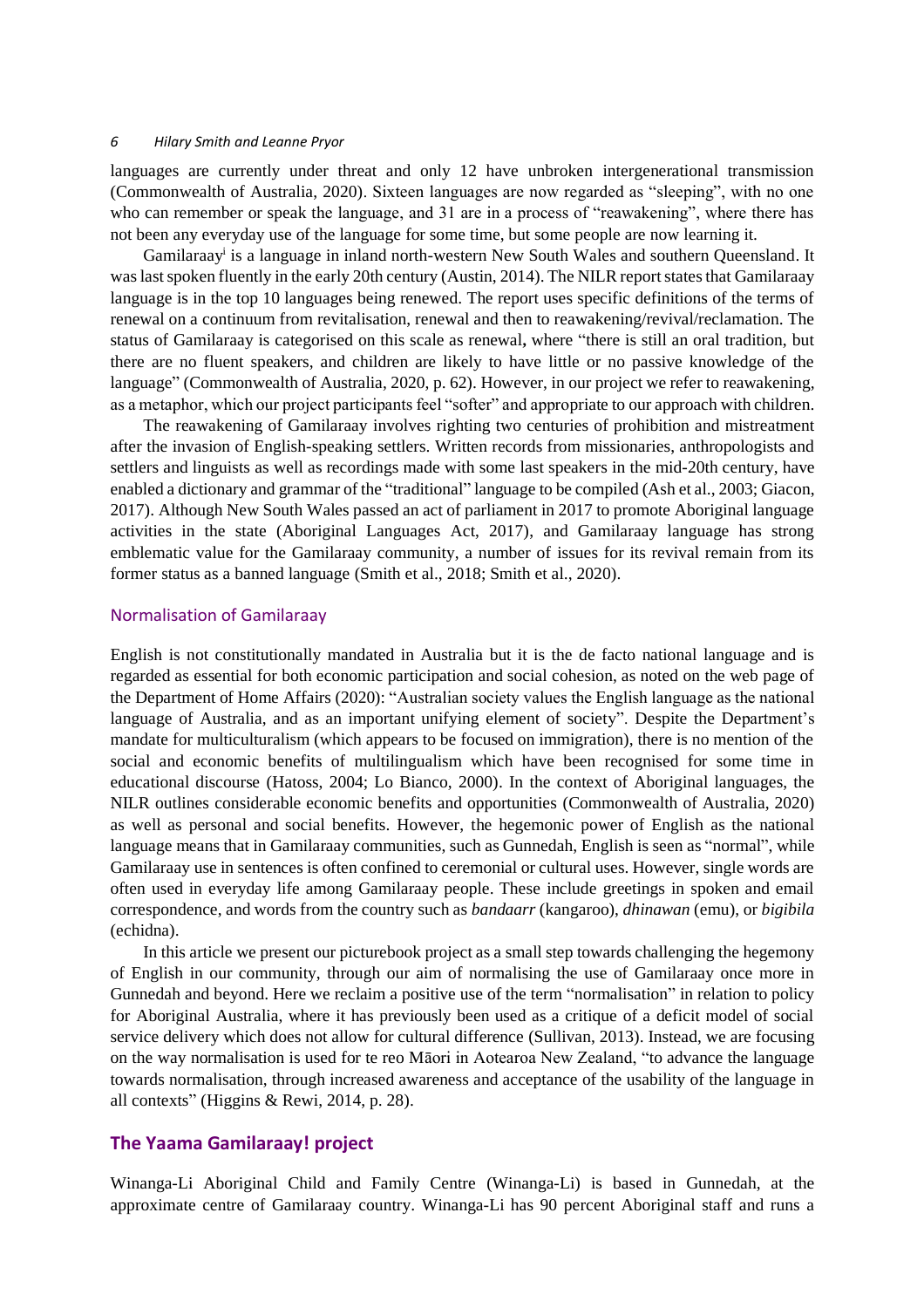variety of family support programmes as well as an Early Learning Centre. A major interest of the organisation is the reawakening of the Gamilaraay language. Since 2017 we have had funding for the Yaama Gamilaraay! (Hello Gamilaraay!) language project. It is largely funded by the New South Wales Department of Education to develop early childhood resources in Gamilaraay, most of which we have made available online.<sup>ii</sup> To supplement the first set of materials we also included five bilingual picturebooks. In 2021 we received funding for 10 more books from the New South Wales Aboriginal Languages Trust.

#### Community development aims

The co-authors of this article are the co-leaders of the Yaama Gamilaraay! project: A non-Indigenous applied linguist, working together with a Gamilaraay community Elder who manages the Early Learning Centre at Winanga-Li. Technical linguistic support to the project is provided by a non-Indigenous linguist based at the Australian National University, who compiled the research for the dictionary.

The involvement of non-Indigenous academics in Australian language revival has come under increasing scrutiny, as noted by Gaby and Woods (2020, p. e269), who state that the engagement of "outsider linguists with Indigenous communities may not only fail to mitigate the linguicidal effects of colonization, but may even replicate colonialism itself"'. Gaby and Woods (2020, p. e276) outline four practical steps for beneficial collaborations: "'Rep/matriate Indigenous language knowledge', 'Recognise Indigenous knowledge sovereignty', 'Avoid degrading or dehumanising language or rhetoric', and 'Acknowledge the contexts of language'". We aim to take these steps in our Gamilaraay language work. In our project we endeavour to support the growth of linguistic knowledge in the local Gamilaraay community about the language in ways which they can meaningfully engage in order to take ownership of the reawakening processes.

Unlike some other Indigenous Australian language communities, there is generally no resistance to non-Gamilaraay people learning and speaking the language (Austin, 2015). However, we are clear that our area of responsibility is the Winanga-Li community, and although our Elders are willing to share the language resources we develop, we acknowledge that there is no single "Gamilaraay community" and other communities may have different approaches towards the language. We have prioritised cooperative working relationships, and our modus operandum has been developed through ongoing discussions rather than formal processes. For example, we check ideas and specific materials with Winanga-Li Elders and other staff members as they arise, rather than through a formalised set of procedures.

The Yaama Gamilaraay! project has taken a community development approach, described previously in Smith et al. (2018). The writing of picturebooks is carried out through this community development approach. Throughout the project we are involving as many Gamilaraay community members as possible: Elders, parents, educators and teachers, artists and photographers participate in the conceptualisation of traditional and modern stories, the production of illustrations and the recording of audio support. For the first five books the linguistic support was the only input from outside the local Gamilaraay community; the community participants included two artists, the three children (with their parents/grandparents), two photographers (one is a non-Gamilaraay parent of a Gamilaraay child), and three "voices" in the audio recordings. For the next 10 books we have also made links with other Gamilaraay artists across Australia.

### Educational and linguistic aims

Our educational aims are to encourage the development of the children's Gamilaraay language as well as to develop the cultural and general knowledge in which it is embedded, and therefore the children's overall cognitive development. This reflects Cummins' linguistic interdependence theory, where there is a common underlying proficiency which refers to "the interdependence of concepts kills and linguistic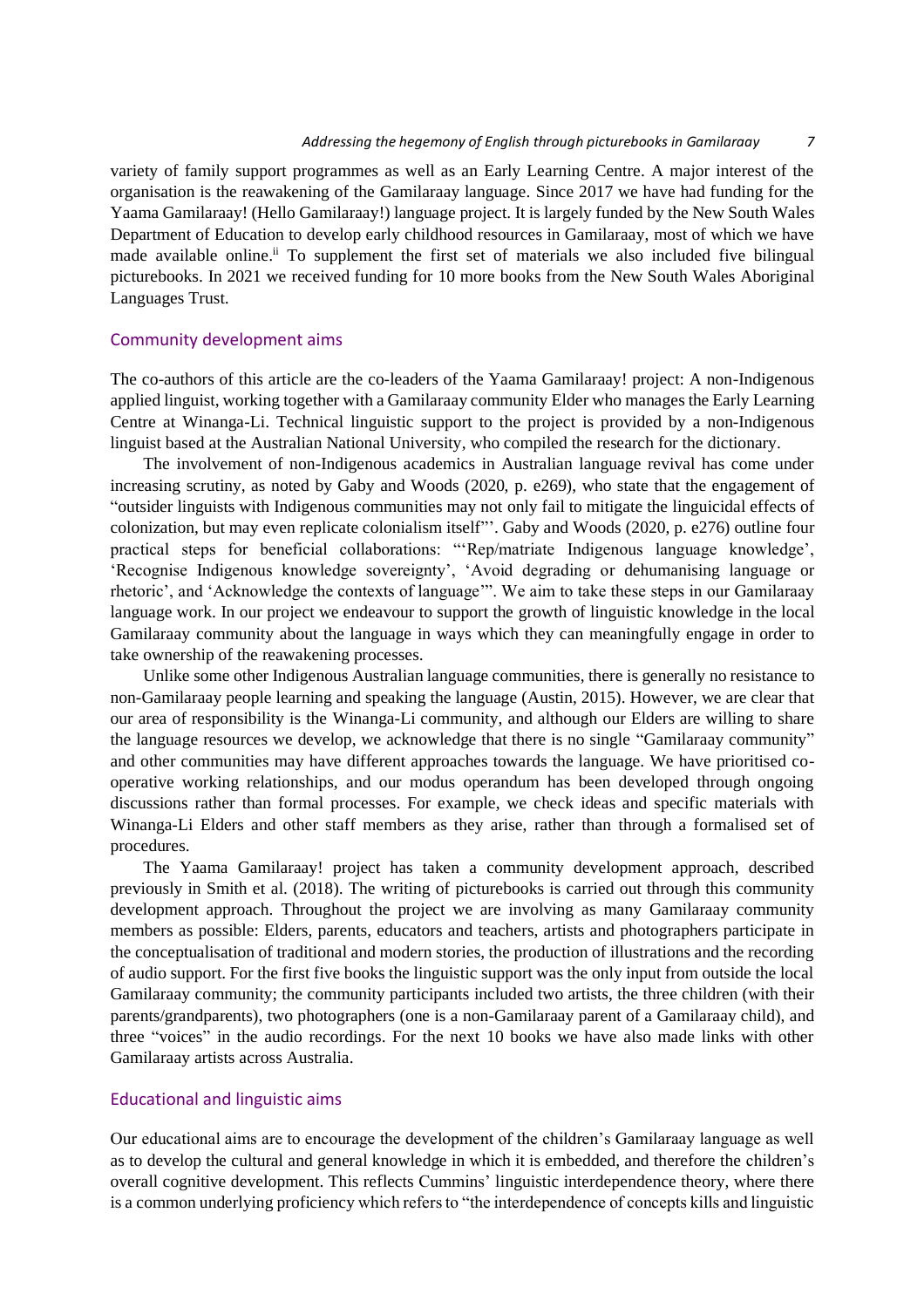knowledge that make transfer possible" between the children's two languages (Cummins, 2000, p. 191). The development of Gamilaraay and English language and literacy are therefore intertwined.

We are aware of only six picturebooks previously written in Gamilaraay (and English):

- Three were in a Ngamila, Yawala, Garay Guwaala–Look, Read and Say series: *Milduulu with My Little Eye* (Tighe, 2012a)–*Gagan Colours* (Tighe, 2012b), and *Minya Ngaya: What Am I?* (Tighe, 2012c).
- Two were stories: *Dhural Buluuydha–A Noise in the Dark* (Gayford & McLaren, 2013) and *Original Girl–Mari Miyay* (Witheyman-Crump, 2007). The second of these was out of print.
- There was one online picturebook in five Aboriginal languages including Gamilaraay, available through the State Library of New South Wales: *My Weekend With Pop* (Simpson, 2017).

These books were all written and translated by Gamilaraay authors (with some linguistic support) and used the standard spelling. There are several other Indigenous language book projects in Australia, but we were not aware of any which would meet all of our project aims.

#### Confidence-building

Even with support of online "flip books" or downloadable audio, we found that teachers and educators<sup>iii</sup> were not confident enough to read the previously published Gamilaraay picturebooks aloud to the children. Since the educators are themselves Gamilaraay, this hesitancy has even more significance for language reawakening than that of non-Aboriginal educators reported in a recent Western Australian study (Adam, 2021). Addressing the lack of confidence is a key focus of the picturebooks project.

The deep lack of confidence with Gamilaraay language is the result of the colonial history of invasion, massacre and land confiscation on Gamilaraay country.<sup>iv</sup> For a culture which does not separate land, language and people (Rigby et al., 2011), the alienation of land from community has had a devastating effect on Gamilaraay communities. In addition, using the local language was prohibited, and parents speaking Gamilaraay to children was a reason for taking them into care in the Stolen Generations until the 1960s (Waters, 2016). These events are part of the oral traditions and well within the living memory of many Gamilaraay families, and are a major contributor to intergenerational trauma, as described in our audio-visual project (Smith et al., 2020).

A related aspect is a wish of Gamilaraay people to avoid making mistakes in speaking the language. This may be connected to the Aboriginal concept of shame:

the feeling of acute self-consciousness and often painful inadequacy which arises when one is exposed, in the flesh or in the anticipation, to the critical gaze of others, most particularly that experienced under the scrutiny of the 'outside world'. (Kwok, 2012, p. 29)

Therefore shame is described by Kwok (2012, p. 40) as a "double-edged sword" for Aboriginal Australians: it is a form of resistance by allowing for the survival of cultural autonomy and difference, but it also contributes to social and economic marginalisation. In language reawakening contexts, such as Gamilaraay, people who identify as Aboriginal may feel shame both among community members and in the wider "outside world" in not being able to speak the language which is intrinsically part of their culture. This can be highlighted in the expectation for its use in public events such as the increasingly common recognition of local Aboriginal traditional owners of the land in "welcome to country" ceremonies (Merlan, 2014). Connected to this aspect of shame is the concern some Gamilaraay people have about showing disrespect to their ancestors by making mistakes in the language.

Such dynamics reinforce the hegemony of English and can result in an apparent reluctance to use any Gamilaraay language, particularly in the post-colonial forms of the language, i.e., reading and writing. Our approach therefore reflects that of Waters (2016), in using Gamilaraay language as resistance to hegemonic pressures. The project has a range of components, focusing on the development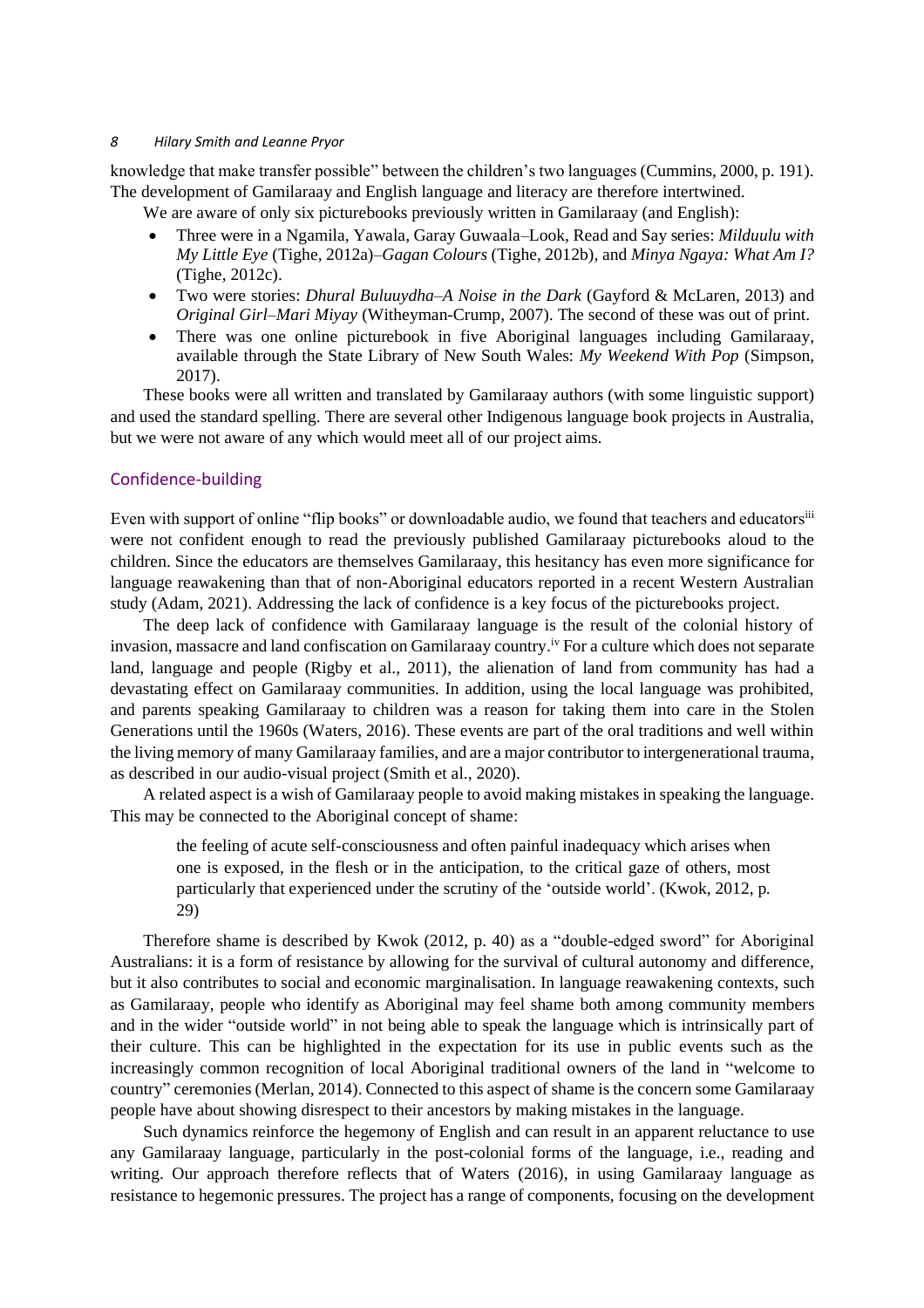of theme-based units with resources such as posters, videos, songs and flashcards. These have been supported through the picturebooks project.

## **The first book set: Bilingual early readers**

We have used a number of ways to help encourage the use of Gamilaraay in early childhood reading materials.

### Spelling system

Reading aloud requires the ability to decode the sound-letter system, and this provides a challenge for adults who do not speak the language. Gamilaraay has a standardised spelling which is well-accepted by the community; it is used in the dictionary which is available for free download or as a phone application, as well as in hard copy (Ash et al., 2003). Although the dictionary has a regular sound-letter relationship in the spelling, there are some non-English sounds in Gamilaraay phonology, represented in the standard spelling by ng, dh, dj, nh, and rr. Some of these sounds are no longer regularly used by community members and tend not to be represented in the "English" spelling of Gamilaraay words in place names, as shown in Table 1.

| Gamilaraay phoneme | English representation Gamilaraay spelling |               | "English"<br>spelling |
|--------------------|--------------------------------------------|---------------|-----------------------|
| nh                 | n                                          | Nharibaraay   | Narrrabri             |
| rr                 | t                                          | Baan.giirr    | Bangate               |
| dj                 | Z                                          | Biridja       | <b>Breeza</b>         |
| dh                 |                                            | Dhimbambaraay | Timbumburi            |

**Table 1. Examples of "English" Representations of Gamilaraay Place Names**

It is noticeable that some of these words have been "converted" into words which look like English. Gamilaraay does not distinguish between voiced and unvoiced pairs of sounds /k/ and /g/, /t/ and /d/, /p/ and /b/. These have been standardised using the spellings "g", "d" and "b" in the dictionary, in line with the approach generally used by linguists for Australian languages. However, these were written earlier by settlers as either sound in English, including the name of the Gamilaraay itself, which is often written as Kamilaroi or Gamilaroi (or sometimes a shortened form, Gomeroi). Examples of place names where a voiced sound has become unvoiced in "English" spellings are shown in Table 2.

| Table 2. |  |  |  | <b>Voicing Changes in English Spelling of Gamilaraay Place Names</b> |  |
|----------|--|--|--|----------------------------------------------------------------------|--|
|----------|--|--|--|----------------------------------------------------------------------|--|

| Gamilaraay<br>phoneme<br>(voiced) | English<br>representation<br>(unvoiced) | Gamilaraay<br>standardised<br>spelling | 'English'<br>spelling |
|-----------------------------------|-----------------------------------------|----------------------------------------|-----------------------|
| g                                 | k                                       | Gagil                                  | Coghill               |
| b                                 | p                                       | Bilaga                                 | Pilliga               |
| dh                                |                                         | Widhalibaa                             | Weetalibah            |

There has been little community awareness of the linguistic background to the spelling of place names until recently, but our project aims for a community reclamation of the knowledge and wherever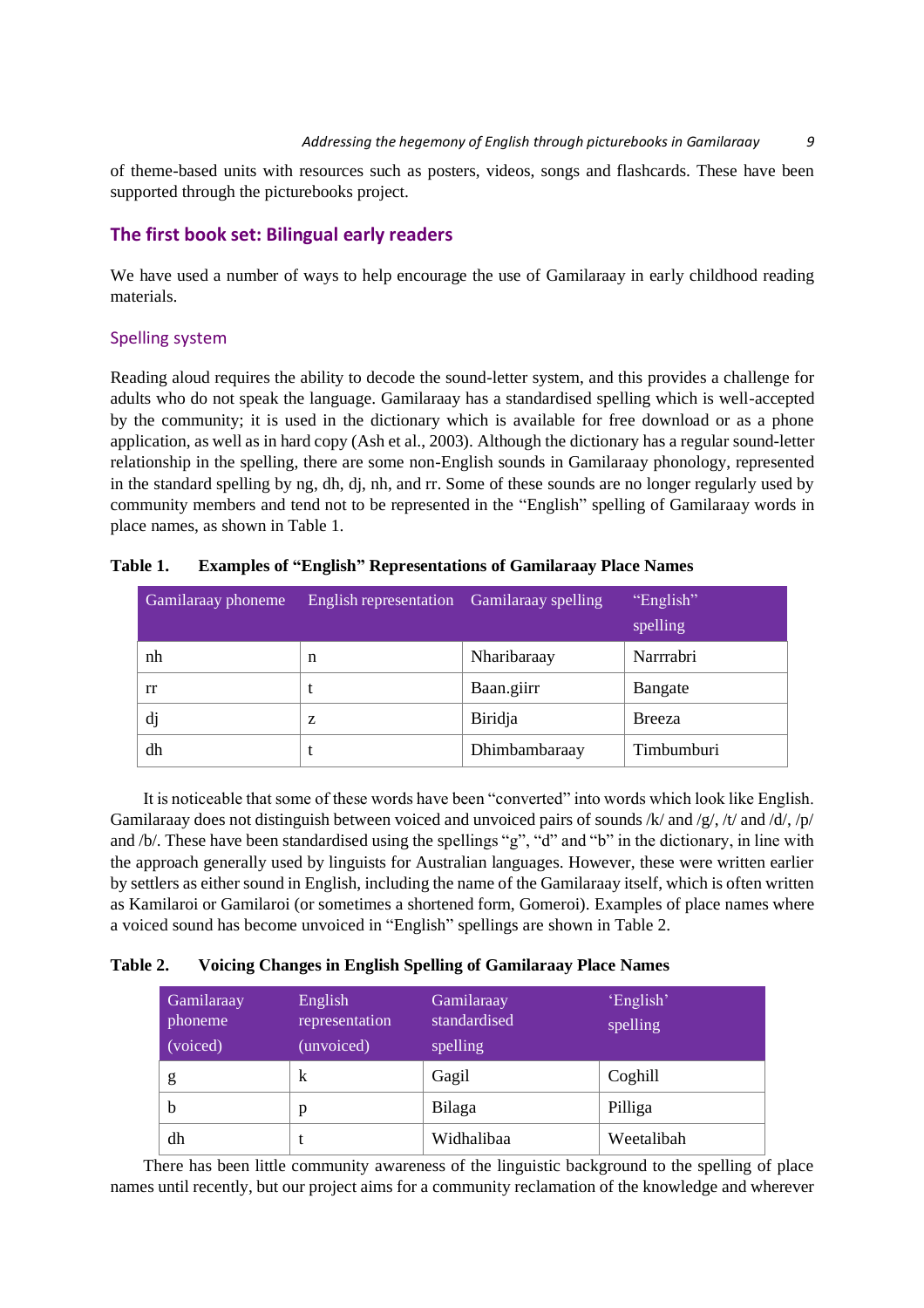possible we incorporate the background information. One of the first resources we developed was a pronunciation chart in Gamilaraay (and the related Yuwaalaraay language<sup>v</sup>), shown in Figure 1.



#### **Figure 1. Pronunciation chart.**

This chart has been made available for anyone (teachers and educators, parents and children) reading our materials. It is often referred to in our social media notifications whenever the materials we produce include the "special sounds" of Gamilaraay which do not occur in English, and we also have a YouTube video of the sounds.<sup>vi</sup> For many of our resources we provide audio or video versions; these are made with Winanga-Li community members, including the children, rather than linguists. As far as possible we do not correct the pronunciation of Gamilaraay community members, especially the children who are still developing their English pronunciation. Through awareness-raising we aim to develop the repertoire of Gamilaraay sounds in the community and the confidence of community members in linking the spelling to the spoken forms.

#### Word structure

As well as decoding individual sounds, a reader also needs to be able to understand the different parts of the words (Kuo & Anderson, 2006; Rastle, 2019). The morphological structure of words in English is more straightforward than in Gamilaraay, which has an extensive system of suffixes. For example, the suffix -Ga is used instead of prepositions of place (such as "in", "at", "on", "near"), and it changes its form according to the end of the word it is attached to, e.g., *bigibila-ga* (near the echidna), *gali-dha*, (near the water), *dhinawan-da* (near the emu), *bandaarr-a* (near the kangaroo). Verbs may have three or four suffixes strung together according to grammatical notions, such as tense or movement, for example *winanga-y-la-nha* (acknowledge-verb class-continuous-present). These suffixes are shown with hyphens in the dictionary, which has example sentences for most words. If the reader does not know where the suffixes begin and end, it is much harder to look up both the root word and the suffix itself in the dictionary.

The previous Gamilaraay picturebooks did not include explanations of the suffixes, and they used the same approach as English in incorporating the suffixes into the words. After consultation with staff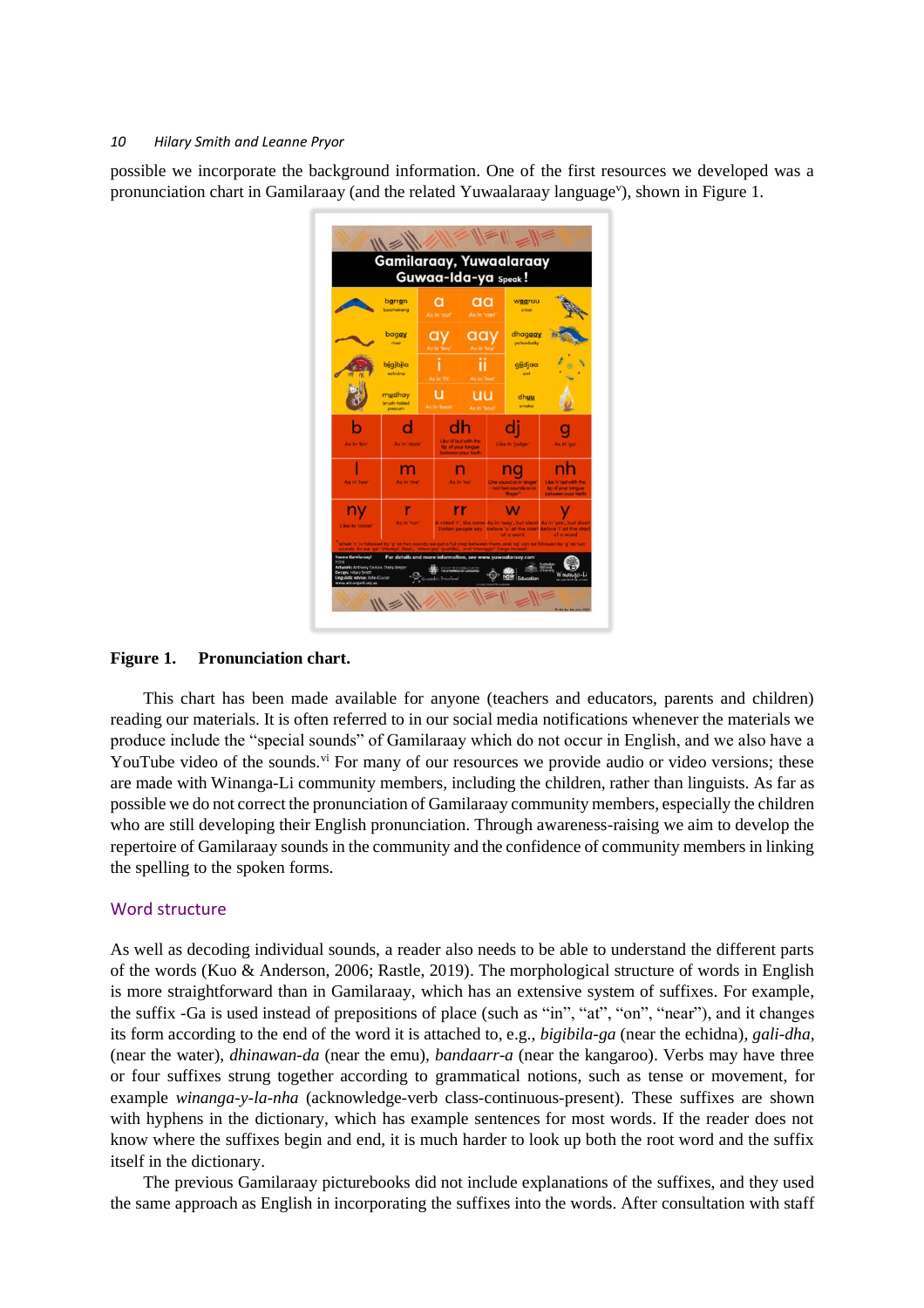at Winanga-Li we decided to use the hyphenated forms in our books: an English example would be "the girl-s were sing-ing".

### Sentence structure

We also found that previous picturebooks tended to focus on either the concepts (including vocabulary) or the story itself, rather than the repetition of structures which gives confidence in early reading. The one book (*Minya Ngaya–What Am I?* Tighe, 2012c) which used repetition and included only one word with suffixes, was the one which was most likely to be used by Winanga-Li staff. The challenge was to use simple repetition, while also providing a "story arc" with a beginning, middle and end.

We were inspired by the New Zealand Pasifika Dual Language Resources produced in five Pacific languages (Dreaver, 2015) to consider formats which would work in our context. For example, the first level includes *I Can Write*,<sup>vii</sup> which has seven pages, each with one sentence and one photograph. In their dual language format, the stories are replicated in each language, with the other language found by turning the book over to the back. However, we decided that each page should be bilingual, to give extra confidence to both adults and children reading the stories. We then used an informal word of mouth approach to develop the stories.

#### Story building

We discussed what topics would have meaning in the children's lives. We wanted to provide what Bishop (1990) has described as "mirrors" reflecting their identities and experiences as well as "windows" into another world outside their own. Often Aboriginal children in Australia are portrayed in remote, desert areas, reinforcing the stereotypical viewpoints noted by Adam and Barratt-Pugh (2020) in their audit of books in four early childhood centres in Western Australia: "An example of this was the only Aboriginal or Torres Strait Islander Australian being portrayed as living in the outback, being semi-naked and playing a didgeridoo" (p. 826).

This would not provide mirrors of the lives of the children in the rural town of Gunnedah who identify as Aboriginal. They might have one Gamilaraay grandparent as well as others from different linguistic and cultural backgrounds. The history of colonisation in this part of Australia means that those children who identify as Aboriginal may not "look Aboriginal" in their physical appearance. Research in Western Australia found that although physical characteristics were salient for Aboriginal children (aged 8 to 12), they recognised that Aboriginal children could be any colour, and cultural aspects were the most important aspects of their Aboriginal identity (Kickett-Tucker, 2009). In our case, we have found that the windows the children are responding to are those that provide connections to traditional aspects of their Aboriginal culture which they have been disconnected from.

We were keen to include some Gamilaraay artwork, and the theme of "connecting to country" is strong in discussions around the education of Aboriginal children. One of the topics we decided on was *Minya gali-dha wa-y-la-nha–What lives in water?* (Smith 2019a) We engaged a local artist who had links to Winanga-Li in discussions about possible animals and fish he could paint for the book. One was leeches, as shown in Figure 2. This was a surprise, but the artist pointed out that it was important for children to know about leeches in the waterways around Gunnedah.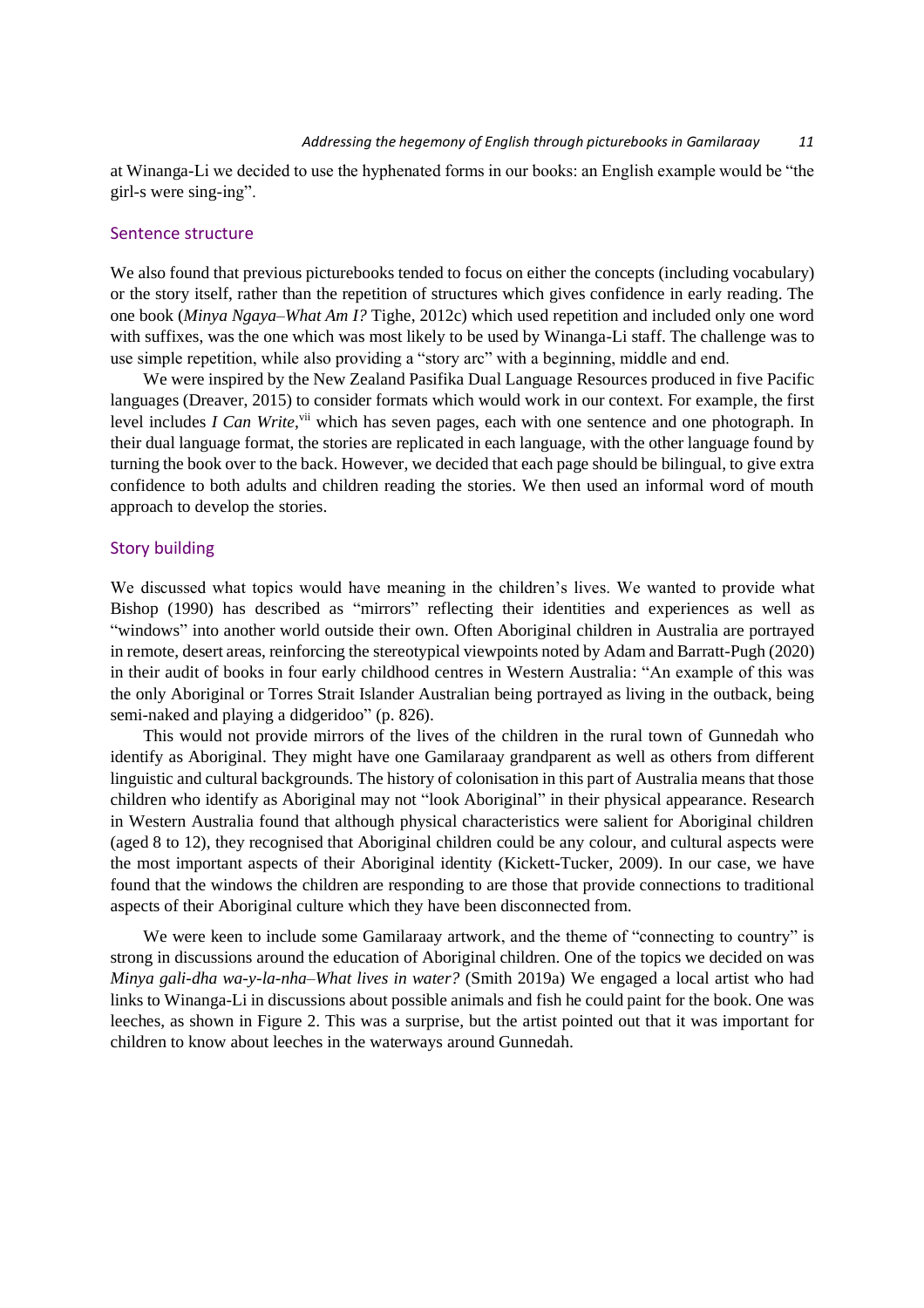

#### **Figure 2. Example from book using local artist's work.**

Since staff members often talked about children staying with their grandparents, we organised a photography session with a Gamilaraay teacher who is a keen photographer and the granddaughter of a staff member. The story *Gundhi-gu Badhii-ngu–To Nan's House* (Smith, 2019b) was then developed from the resulting photos, shown in Figure 3.



#### **Figure 3. Example from photograph-based book.**

The same photographer suggested that the river is a popular focus of activity among children in Gunnedah and important in local culture and tradition. Consequently, we carried out a further photographic session with her and the older children of another Winanga-Li staff member for the book *Baga-dha*–*At the River* (Smith, 2019c), shown in Figure 4.



### **Figure 4. Example of story reflecting local culture.**

Another child's mother mentioned that she enjoyed taking photographs of her son, and so she brought in a selection of photographs which we developed into the story *Yulu-gi-la-nha ngaya–I Am Playing* (Smith, 2019d). Her son has a cochlear implant which is visible in several of the pictures but not mentioned in the story, allowing us to normalise his deafness in the book shown in Figure 5.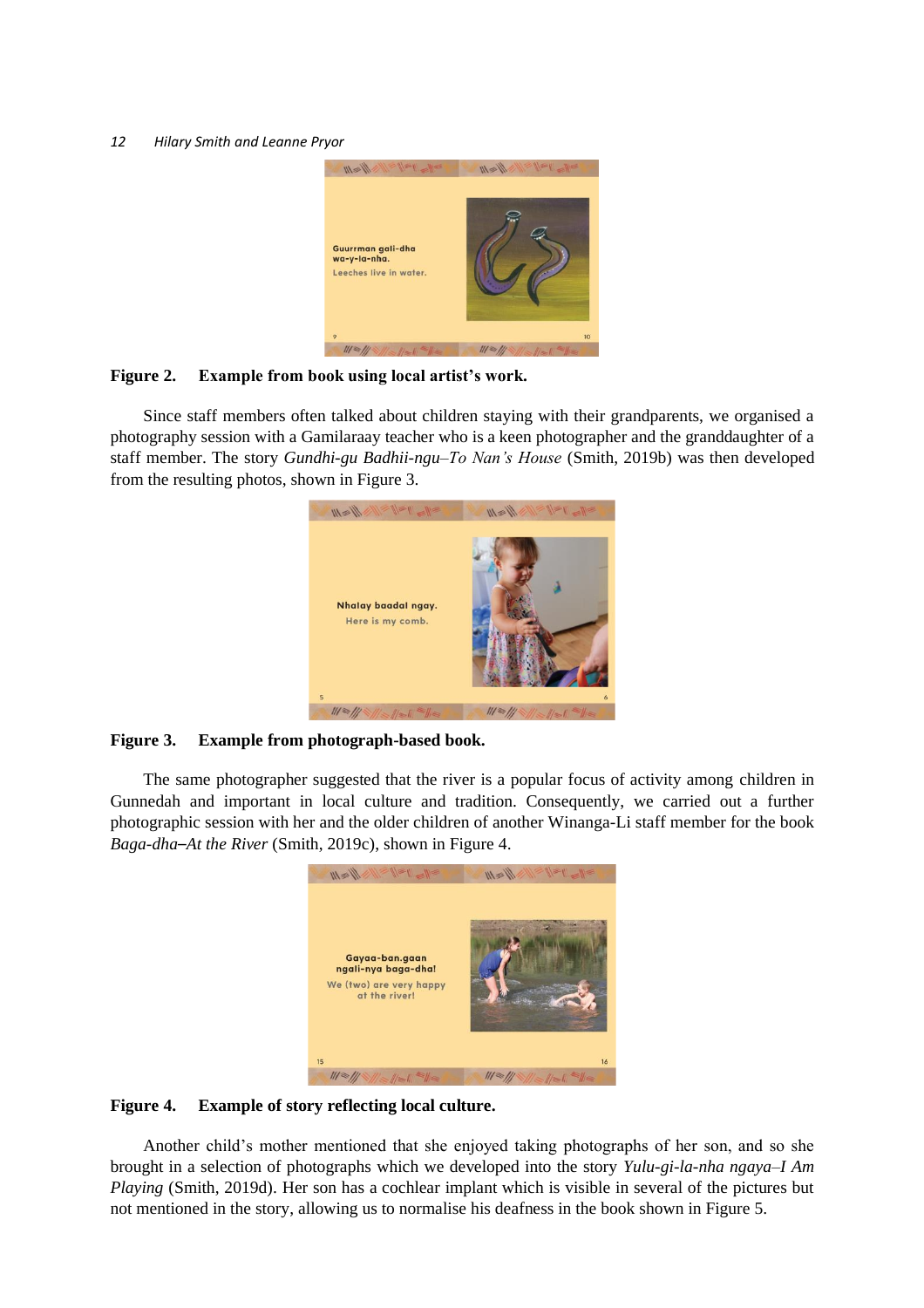*Addressing the hegemony of English through picturebooks in Gamilaraay 13*



#### **Figure 5. Example from story developed from photographs.**

Our final book was based on the flashcards we had developed for teachers to use in counting from one to ten; *Maabuba-la–Let's Count!* (Smith, 2019e). This used commissioned artwork by another Gamilaraay artist who has links to Winanga-Li, as shown in Figure 6.



**Figure 6. Example from book adapted from flashcards.**

#### Content of the books

Each story followed a simple "story arc", with repetition of simple sentences and a slightly longer sentence at the end. An example is given in Figure 4 above, which is the final page of the story *Bagadha–At the River* (Smith, 2019c):

At the river. We (two) sit at the river. We (two) walk at the river. We (two) swim at the river. We (two) play at the river. We (two) eat at the river.

We (two) are very happy at the river!

We included important grammatical information in the English translations where relevant, such as the dual first-person pronoun "we" in the story with two children at the river. We were mindful of the "linguistic landscapes" on the page (Daly, 2018) in our decisions about the relative size and prominence of the two languages in the bilingual format. By writing the Gamilaraay text in black font, with English underneath in grey, we aimed to give dominance to the Gamilaraay language, while providing support in English.

A wordlist, explanation of the suffixes, and explanation of the sentences was included at the back of each book as well as a version of the pronunciation chart (with follow-up links for more information). The books were all designed with a uniform background and border artwork from another Winanga-Li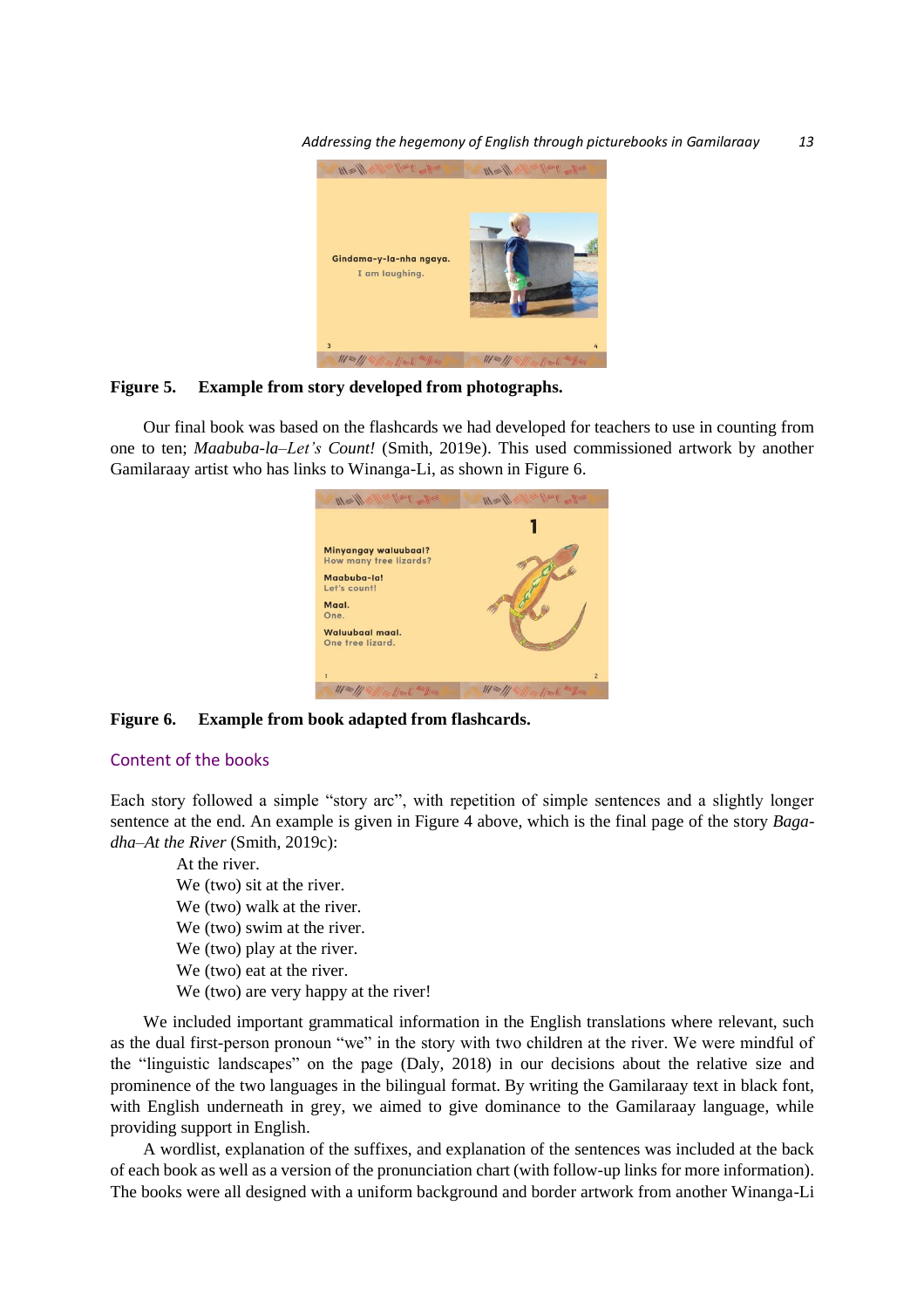staff member. They were published in cooperation with Library For All Australia and are available on their free application for Android phones.<sup>viii</sup> Sound files for four books have been produced and are available on our project website.

### Impact of the first books

From anecdotal feedback and our observations, we are convinced that these five books have strengthened Gamilaraay as a source of emblematic pride (Simpson, 2019). When asked about their use, a local teacher reported to us:

My classes have really enjoyed them because locations like the river are familiar to them and they know some of the people featured in the photos. This really added to the level of engagement and the books were a well-read part of our classroom library.

I think there's a real sense of pride from the [Gamilaraay] kids. They love the opportunity to share their culture and language with their classmates.

The initial hard copy print run of the books was 25, and we have had two more runs of 50 each. However, the timing of the launch of the books just before the COVID-19 pandemic has meant that we have been unable to carry out any formal impact assessment or our planned workshops with teachers and parents (based on those from the New Zealand Pasifika Dual Language books) to maximise their use. Nevertheless, during the design and production of the books we were able to identify some opportunities for diversifying our approach for the development of future books.

## **The second set of books: Mixed approaches**

When we received funding for another 10 books, we decided to broaden our approach, in content and format.

### Supporting the maths curriculum

One of the requirements of the contract for the 10 books is to link with the school curriculum, and so we added in another counting book, for "skip counting" in twos. In conjunction with another Gamilaraay artist, we wrote a bilingual book which uses colour to aid the counting. This is designed to be read by an adult together with a child or group of children, by counting the legs of various animals, as shown in Figure 7.



### **Figure 7. An example from the draft "skip counting" book.**

A further book we have planned to support the development of mathematical concepts will focus on shapes in the landscape.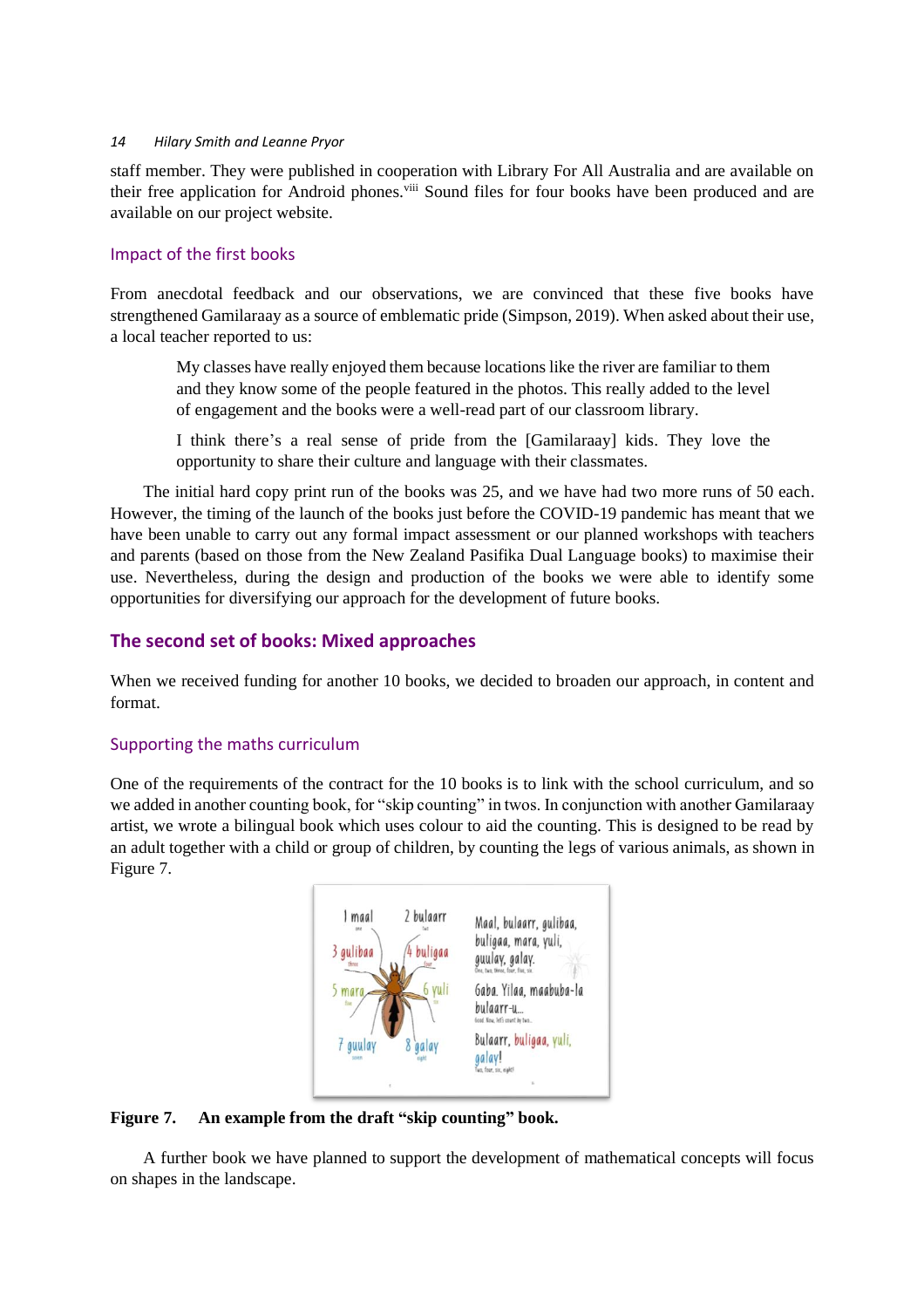#### Monolingual comic strip

We are keen to diversify the approaches used in our materials and avoid confining them to one "look". One of the first Gamilaraay and Yuwaalaraay teaching materials in 1999 used comic strip stories to develop language around specific cultural themes, using both languages together. We have received permission from the artist to reuse the artwork with text in Gamilaraay only, updating the text to reflect the linguistic work which has subsequently been carried out as part of the reawakening process. We have shown an early draft to a local primary school teacher, who has said that she would use it with children in the class as a translation exercise, encouraging the use of visual clues provided by the graphics. We will provide a translation at the back of the book, as a check of meaning.

#### Traditional stories

One of the issues in our early readers was that the very simple language used prevented us from telling complex stories. A related challenge is that in some cases we do not have the Gamilaraay vocabulary for some concepts; a modern re-telling of traditional stories requires words which were either not used or have been lost. Developing new words is an ongoing part of the Gamilaraay language reawakening process which takes time, expert knowledge and sensitivity (Giacon, 2014).

It is often assumed that one of the best ways to incorporate cultural relevance for Indigenous children is to use traditional stories. However, this is venturing into the territory of Indigenous Cultural and Intellectual Property (ICIP), which can be complex (Janke et al., 2021):

Although ICIP may come in many forms, such as stories, songlines, plant knowledge, language, and knowledge of the seasons and the stars, they are often inter-linked. For example, a story about an animal can actually carry important information about a certain place, knowledge about the seasons or land management, and may also represent a person's particular totem or connection to their ancestors. (p. 9)

An example of this is in the Gamilaraay traditional teachings about Gawarrgay, known as The Emu in the Sky. Gawarrgay is the spirit emu in the dark Magellanic clouds which form the Coalsack Nebula in the Milky Way. Its form changes with the seasons and the tradition links these changes to the activities of the emus on the land, and cultural information such as when to collect emu eggs. The Emu in the Sky is a well-known "songline", or story across different Aboriginal groups, and particularly important for Gamilaraay and Yuwaalaraay people (Fuller et al., 2014). We decided to base a book on a version which has been translated into Gamilaraay for the Siding Spring Observatory at Coonabarabran, on Gamilaraay lands.

Since the language in the story would be too demanding for many in our community at this stage, we are trialling the use of a translanguaging approach in *Gawarrgay–Dhinawan gungala-ga: The Emu in the Sky*. The story is part of our unit of materials around the topic of the sky and seasons, and so we have written words from the unit in Gamilaraay, glossed with English underneath. Adults reading the stories can choose to use either language, but the Gamilaraay is integrated into the main text to encourage its use. A full translation has also been added below the main text, so that, so that a more confident Gamilaraay speaker and reader can choose to read only in Gamilaraay. This gives a reader three options: mixed Gamilaraay and English, English only, or Gamilaraay only, as shown in Figure 8. It builds on and supports the increasing use of codeswitching in the community, where individual words or short phrases in Gamilaraay are incorporated into English sentences. These materials allow a pedagogy which expands the individual speakers' linguistic repertoires as a means towards reawakening a community of Gamilaraay speakers.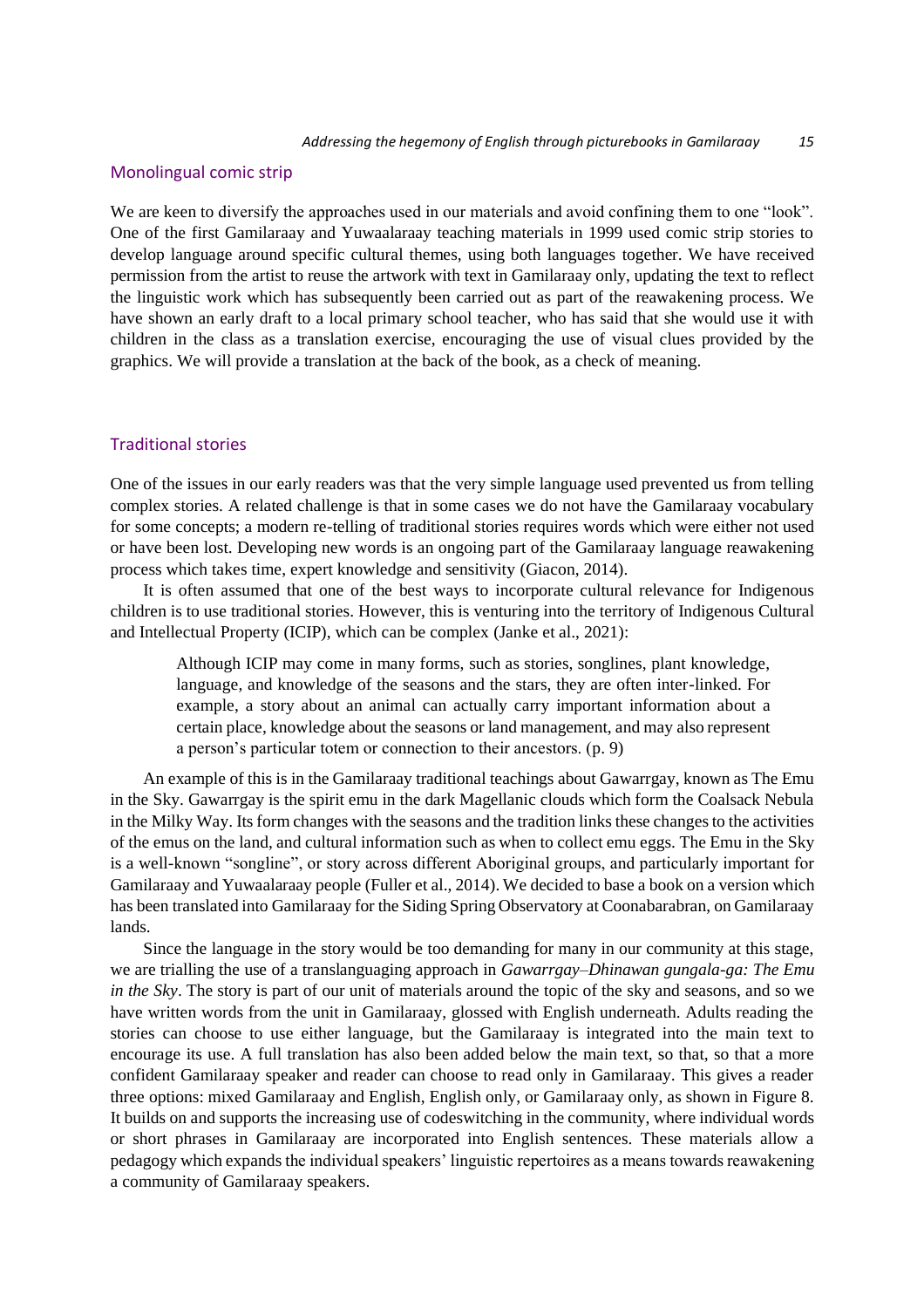



This is a pragmatic approach to pedagogical translanguaging, which has the aim of developing the children's bilingual repertoires rather than utilising them, as in the original uses of the term (Cenoz  $\&$ Gorter, 2020). Although translanguaging has been seen as a threat to minority languages when the sociolinguistic context is not adequately taken into account (Cenoz & Gorter, 2017), our approach is embedded in local context. A translanguaging approach has been advocated for senior high school Indigenous students who speak creoles and related varieties in Queensland (Carter et al., 2019), but to our knowledge it has not previously been articulated in early childhood language reawakening contexts. In a situation where total immersion in Gamilaraay language is not yet possible, our approach is a form of "sustainable translanguaging" (Cenoz & Gorter, 2017). Seals and Olsen-Reader (2020) discuss the benefits of sustainable translanguaging for language revitalisation, emphasising that

… it is crucial in a multilingual teaching and learning space to both create a need for the minority language so that it is actually used regularly, and it is important to give any minority languages their own space of focused use. (p. 2)

Our hope is that through its engaging content and illustrations this book will contribute to the regular use of Gamilaraay and that the specific words about seasons and the sky will provide a "space of focused use".

Some concepts in the story have been adapted for the English-speaking "modern" world which is familiar to the children. For example, we have used the English seasons, which we did not have traditional words to translate. The annual changes on Gamilaraay country were traditionally described as *yaaybaa* "sun time" and *dhandarraa* "frost time", which we translate as "summer" and "winter". Community members requested words for the other two English seasons, and these were developed previously by linguists and community Elders: *yarragaa*, "spring", is the name of the winds which are common at this time; and *bariganbaa*, "autumn", literally means "the time of the nepine fruit", a traditional bush food in New South Wales.

In the case of this traditional songline, no individual "authorship" would be possible or appropriate (Janke et al., 2021). Now that we are sure that the books have been well received, we are using joint authorship for all books rather than the applied linguist taking overall responsibility for a project which might have then been unsuccessful.

#### **Next steps**

The current set of books are being trialled by teachers and parents as they are developed, and we have ongoing discussions with staff and other community members about possible topics for the remaining books. At the same time there have been at least two other picturebooks in Gamilaraay and English produced, one of which we were invited to collaborate on; both had a cultural rather than linguistic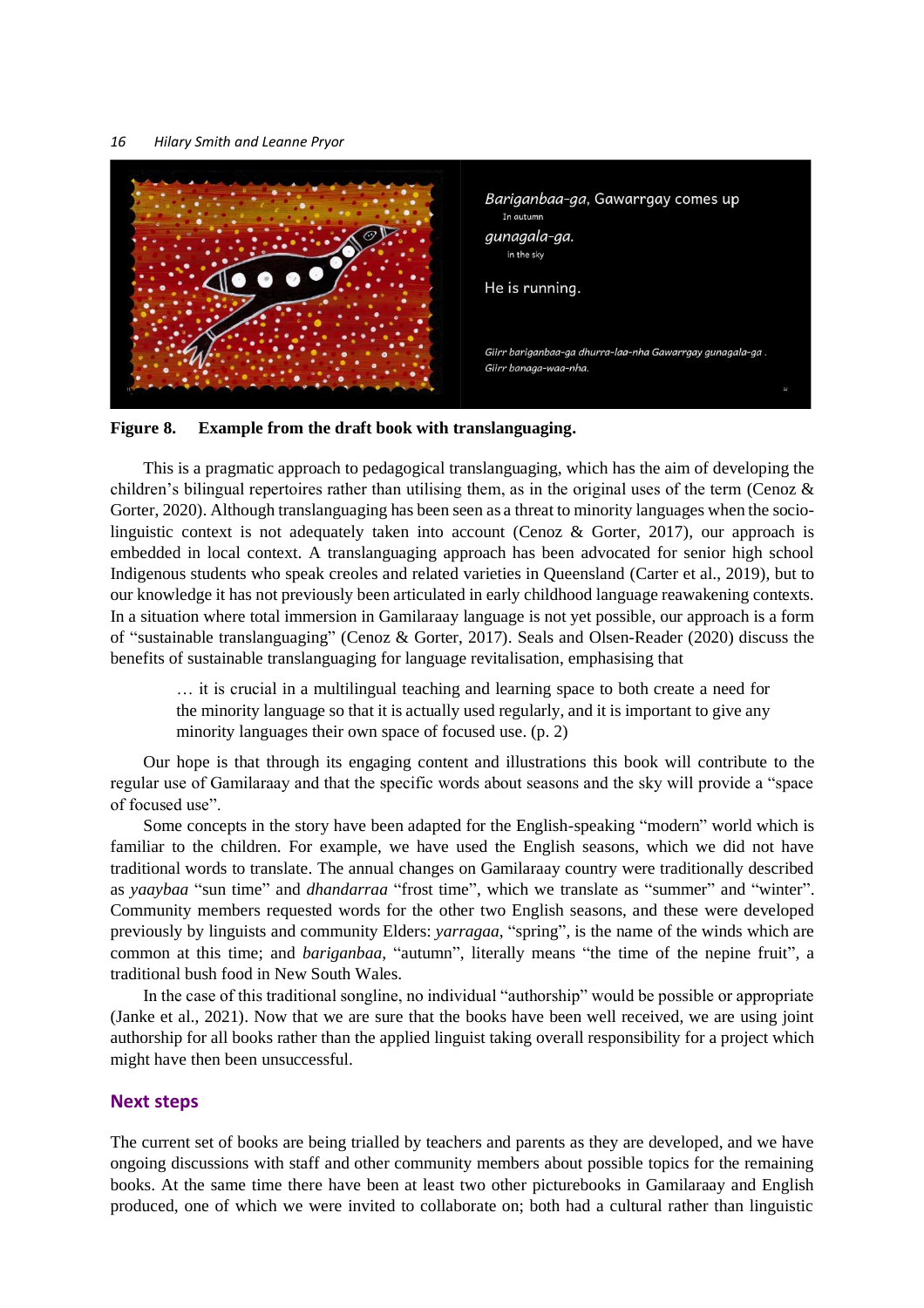focus.<sup>ix</sup> We believe that this indicates an increasing appetite for picturebooks which contribute to the cultural and linguistic reawakening of Gamilaraay.

As our project has coincided with waves of COVID-19 lockdowns and school closures in New South Wales, many of the discussions have been carried out by email rather than face to face, and the project is developing more slowly than we had originally planned. Much of the liaison needs to be carried out with community members remotely, which adds a layer of complexity to the project. We have postponed some discussions which would be more appropriate in face-to-face settings, such as with Elders from whom we would like to seek permission for the use of cultural information. In spite of these challenges, we continue to have interest and support from many different Gamilaraay people, indicated by comments in person and in our social media communications.

Materials which incorporate traditional knowledge about the natural world as it is encoded in language also support and enhance the pedagogical approach teachers in our region are taking for "connecting to country", an important educational aim in New South Wales (New South Wales Government, 2008). This reinforces our interest in using traditional stories and songlines in the language reawakening process. This will necessitate negotiation and engagement with relevant Elders around the issues of Indigenous Cultural Property as noted above when traditional knowledge is involved, and we hope that the resulting benefits of community support will strengthen the language reawakening programme.

### **Conclusions**

The development of bilingual picturebooks is a small step on the path towards our ultimate aim of normalising the Gamilaraay language in the face of the hegemony of English language in Australia. Our books include topics from the English-speaking "modern" world as well as topics from the traditional pre-contact world of the Gamilaraay ancestors. Through a mixture of approaches in the use of English and Gamilaraay languages, we are encouraging children and adults to develop their linguistic repertoire to support their cultural, cognitive and educational development.

We are under no illusions about the challenges we face in the reawakening of a language which has been "sleeping" for a hundred years. However, these are counterbalanced by the enthusiasm and pride shown by Gamilaraay children when we introduce material in Gamilaraay to our programmes; there is no reluctance shown by the children in using the language, and their parents regularly express pride in their children's use of Gamilaraay. We are using the picturebooks to support the building of confidence of the Gamilaraay adults in our community as they grow the next generation's strength in their culture. We have also observed the excitement and interest from non-Gamilaraay children and adults in learning about the traditions of the place they live in. In this way we hope our project is ultimately contributing to the development of both Aboriginal and settler communities for the future of Gamilaraay country.

### **References**

- *Aboriginal Languages Act*. (2017)[. https://legislation.nsw.gov.au/view/whole/html/inforce/current/act-](https://legislation.nsw.gov.au/view/whole/html/inforce/current/act-2017-051)[2017-051](https://legislation.nsw.gov.au/view/whole/html/inforce/current/act-2017-051)
- Adam, H. (2021). When authenticity goes missing: How monocultural children's literature is silencing the voices and contributing to invisibility of children from minority backgrounds. *Education Sciences, 11*(1), 32[. https://doi.org/10.3390/educsci11010032](https://doi.org/10.3390/educsci11010032)
- Adam, H., & Barratt-Pugh, C. (2020). The challenge of monoculturalism: What books are educators sharing with children and what messages do they send? *The Australian Educational Researcher, 47(*5), 815–836.<https://doi.org/10.1007/s13384-019-00375-7>
- Ash, A., Giacon, J., & Lissarrague, A. (2003). *Gamilaraay, Yuwaalaraay & Yuwaalayaay dictionary.*  IAD Press.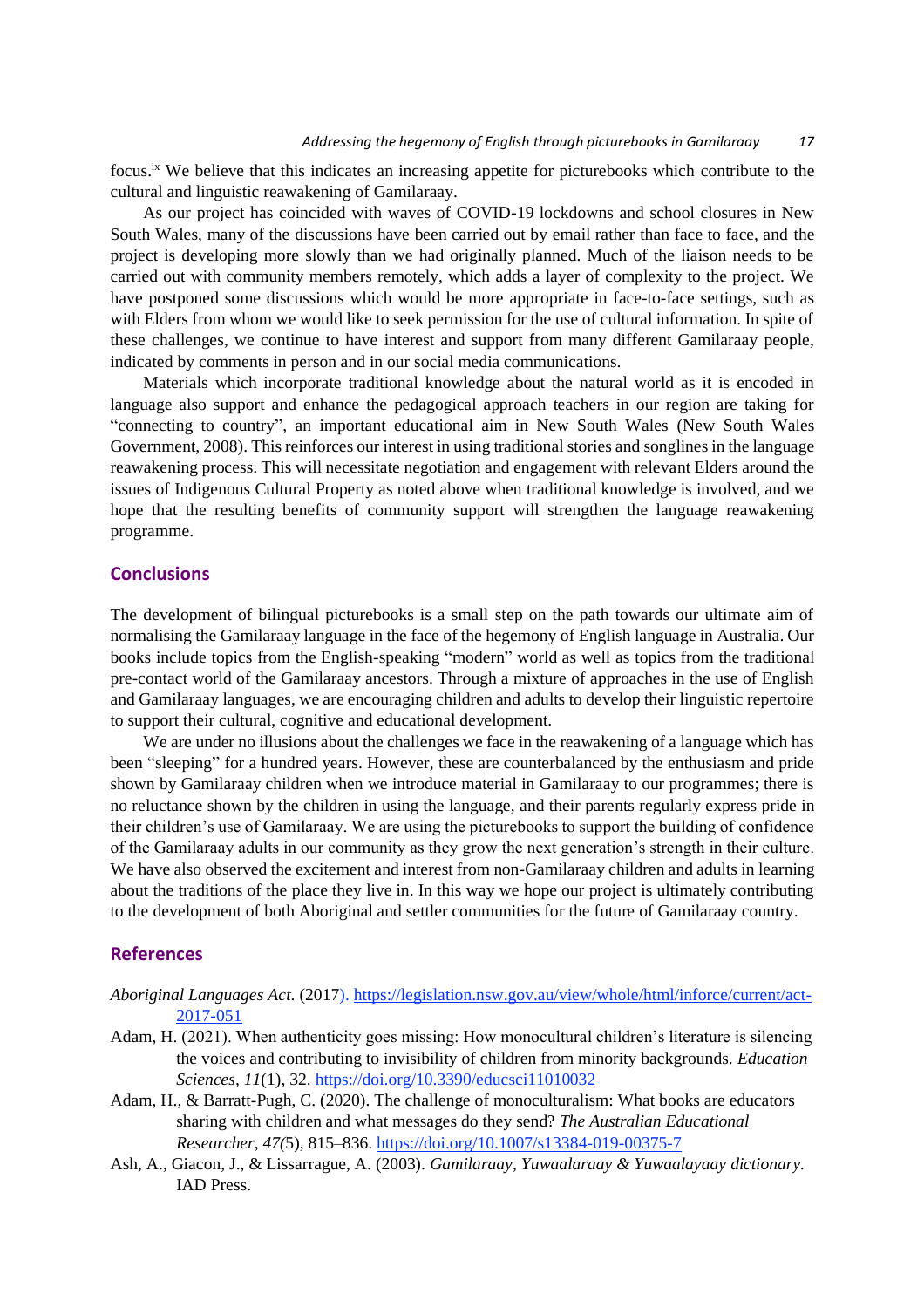- *18 Hilary Smith and Leanne Pryor*
- Austin, P. K. (2014). Going, going, gone? The ideologies and politics of Gamilaraay-Yuwaalaraay endangerment and revitalization. In P. K. Austin & J. Sallabank (Eds.), *Endangered languages: Beliefs and ideologies in language documentation and revitalization* (pp. 109– 224). British Academy Scholarship Online. <https://doi.org/10.5871/bacad/9780197265765.003.0006>
- Bishop, R. S. (1990). Mirrors, windows, and sliding glass doors*. Perspectives: Choosing and Using Books for the Classroom, 6*(3). [https://scenicregional.org/wp](https://scenicregional.org/wp-content/uploads/2017/08/Mirrors-Windows-and-Sliding-Glass-Doors.pdf)[content/uploads/2017/08/Mirrors-Windows-and-Sliding-Glass-Doors.pdf](https://scenicregional.org/wp-content/uploads/2017/08/Mirrors-Windows-and-Sliding-Glass-Doors.pdf)
- Carter, N., Angelo, D., & Hudson, C. (2019). Translanguaging the curriculum. In P. Mickan & I. Wallace (Eds.), *The Routledge handbook of language education curriculum design* (1st ed., pp. 144–174). Routledge.<https://doi.org/10.4324/9781315661032-10>
- Cenoz, J., & Gorter, D. (2017). Minority languages and sustainable translanguaging: Threat or opportunity? *Journal of Multilingual and Multicultural Development, 38(*10), 901–912. <https://doi.org/10.1080/01434632.2017.1284855>
- Cenoz, J., & Gorter, D. (2020). Pedagogical translanguaging: An introduction. *System, 92*, 102269. <https://doi.org/10.1016/j.system.2020.102269>
- Commonwealth of Australia. (2020). *National Indigenous languages report* (p. 108). [https://www.arts.gov.au/what-we-do/indigenous-arts-and-languages/nationalindigenous](https://www.arts.gov.au/what-we-do/indigenous-arts-and-languages/nationalindigenous-%20languages-report)[languages-report](https://www.arts.gov.au/what-we-do/indigenous-arts-and-languages/nationalindigenous-%20languages-report)
- Cummins, J. (2000). *Language, power and pedagogy: Bilingual children in the crossfire*. Multilingual Matters[. https://doi.org/10.21832/9781853596773](https://doi.org/10.21832/9781853596773)
- Daly, N. (2018). The linguistic landscape of English–Spanish dual language picturebooks. *Journal of Multilingual and Multicultural Development, 39*(6), 556–566. <https://doi.org/10.1080/01434632.2017.1410163>
- Department of Home Affairs. (2020, September 17). *English—Our national language.*  [https://www.homeaffairs.gov.au/about-us/our-portfolios/social-cohesion/english-our](https://www.homeaffairs.gov.au/about-us/our-portfolios/social-cohesion/english-our-national-language)[national-language](https://www.homeaffairs.gov.au/about-us/our-portfolios/social-cohesion/english-our-national-language)
- Dreaver, K. (2015). *Teacher support material: Linguistically and culturally responsive.* Ministry of Education[. https://literacyonline.tki.org.nz/Literacy-Online/Planning-for-my-students](https://literacyonline.tki.org.nz/Literacy-Online/Planning-for-my-students-needs/Pasifika-dual-language-books)[needs/Pasifika-dual-language-books](https://literacyonline.tki.org.nz/Literacy-Online/Planning-for-my-students-needs/Pasifika-dual-language-books)
- Fuller, R. S., Anderson, M. G., Norris, R. P., & Trudgett, M. (2014). The emu sky knowledge of the Kamilaroi and Euahlayi peoples. *Journal of Astronomical History and Heritage, 17*(2), 171– 179.
- Gaby, A., & Woods, L. (2020). Toward linguistic justice for Indigenous people: A response to Charity Hudley, Mallinson, and Bucholtz. *Language, 96*(4), e268–e280. <https://doi.org/10.1353/lan.2020.0078>
- Gayford, L., & McLaren, D. G. (2013). *Dhural buluuydha: A noise in the dark* (C. Bruderlin, Illus.). Coolabah Publishing.
- Giacon, J. (2014). Linguists and language rebuilding: Recent experience in two New South Wales languages. *Language Documentation & Conservation, 8*, 430–451.
- Giacon, J. (2017). *Yaluu: A recovery grammar of Yuwaalaraay and Gamilaraay: A description of two New South Wales languages based on 160 years of records*. Asia-Pacific Linguistics, Australian National University.<http://hdl.handle.net/1885/132639>
- Hatoss, A. (2004). *Sustainable multilingualism as an essential characteristic of multicultural societies: The case of Australia*.<https://eprints.usq.edu.au/1534/>
- Higgins, R., & Rewi, P. (2014). ZePA Right-shifting: Reorientation towards normalisation. In R. Higgins, P. Rewi, & V. Olsen-Reeder (Eds.), *The value of the Māori language: Te hua o te reo Māori* (pp. 7–32). Huia.
- Janke, T., Valenti, A., & Curtis, L. (2021). *More than words: Writing, Aboriginal and Torres Strait Islander culture and copyright in Australia*. Terri Janke and Company.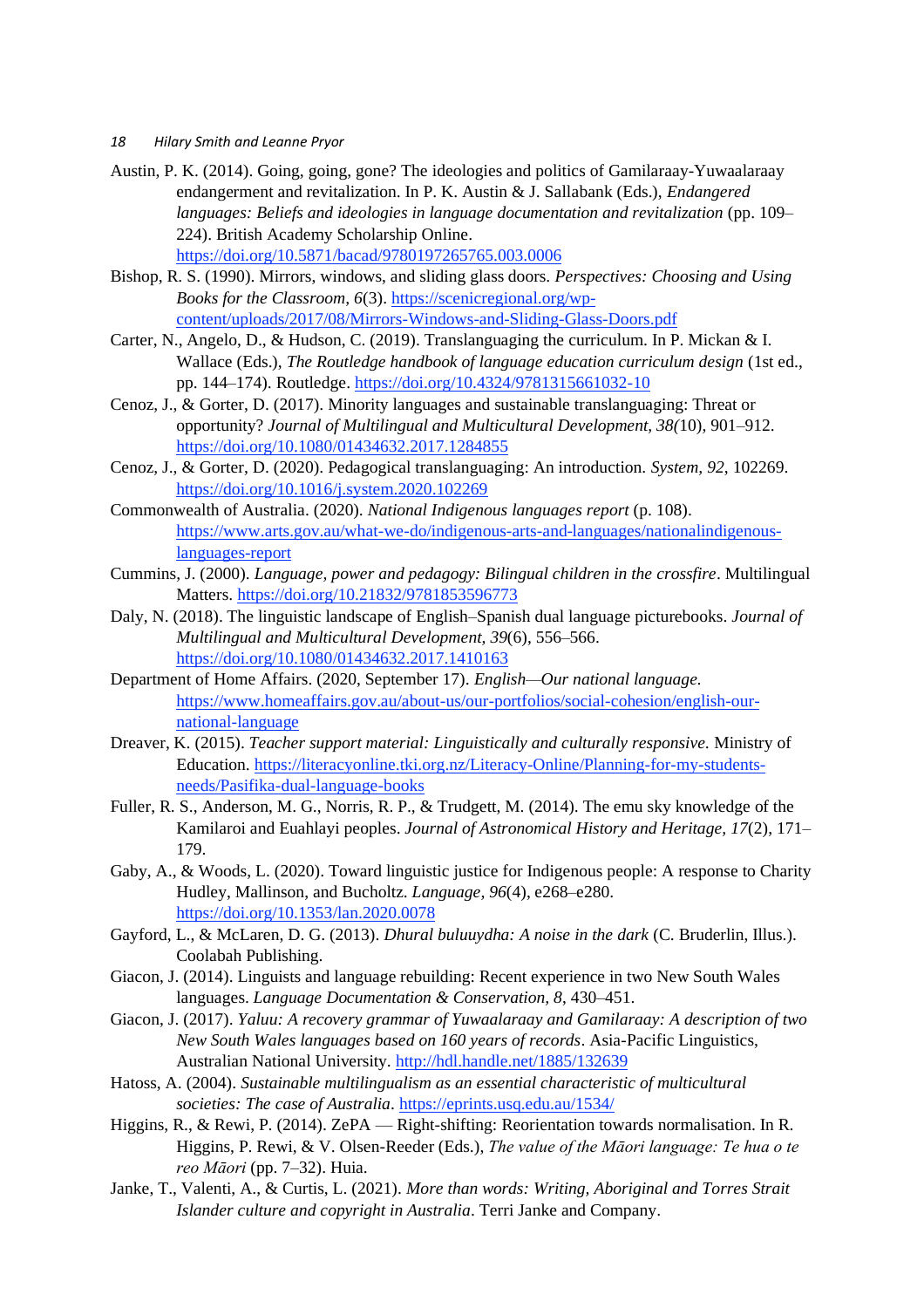- Kickett-Tucker, C. S. (2009). Moorn (black)? Djardak (white)? How come I don't fit in mum? Exploring the racial identity of Australian Aboriginal children and youth. *Health Sociology Review, 18*(1), 119–136.<https://doi.org/10.5172/hesr.18.1.119>
- Kuo, L., & Anderson, R. C. (2006). Morphological awareness and learning to read: A cross-language perspective. *Educational Psychologist, 41*(3), 161–180. [https://doi.org/10.1207/s15326985ep4103\\_3](https://doi.org/10.1207/s15326985ep4103_3)
- Kwok, N. (2012). Shame and the embodiment of boundaries. *Oceania, 82*(1), 28–44. <https://doi.org/10.1002/j.1834-4461.2012.tb00117.x>
- Lo Bianco, J. (2000). Making languages an object of public policy. *Agenda, 7*(1), 47–61. <https://doi.org/10.22459/AG.07.01.2000.04>
- Merlan, F. (2014). Recent rituals of Indigenous recognition in Australia: Welcome to country. *American Anthropologist, 116*(2), 296–309.<https://doi.org/10.1111/aman.12089>
- New South Wales Government. (2008). *Aboriginal education and training policy: Turning policy into action*. New South Wales Education and Training.
- Rastle, K. (2019). The place of morphology in learning to read in English. *Cortex, 116*, 45–54. <https://doi.org/10.1016/j.cortex.2018.02.008>
- Rigby, C. W., Rosen, A., Berry, H. L., & Hart, C. R. (2011). If the land's sick, we're sick: The impact of prolonged drought on the social and emotional well-being of Aboriginal communities in rural New South Wales — Prolonged drought and Aboriginal well-being. *Australian Journal of Rural Health, 19*(5), 249–254.<https://doi.org/10.1111/j.1440-1584.2011.01223.x>
- Seals, C. A., & Olsen-Reeder, V. (2020). Translanguaging in conjunction with language revitalization. *System, 92*, 102277[. https://doi.org/10.1016/j.system.2020.102277](https://doi.org/10.1016/j.system.2020.102277)
- Simpson, J. (2019, May). *Teaching minority Indigenous languages at universities* [Conference paper]. Conference: Foundation for Endangered Languages FEL XVIII Uchinaa, Japan.
- Smith, H. (2019a). *Minya gali-dha wa-y-la-nha: What lives in water?* (A. Conlan, Illus.). Winanga-Li Aboriginal Child and Family Centre. Library For All.
- Smith, H. (2019b). *Gundi-gu Badhii-ngu:To Nan's house* (A. West, Illus.)*.* Winanga-Li Aboriginal Child and Family Centre. Library For All.
- Smith, H. (2019c). *Baga-dha: At the river* (A. West, Illus.)*.* Winanga-Li Aboriginal Child and Family Centre. Library For All.
- Smith, H. (2019d). *Yulu-gi-la-nha ngaya: I am playing* (D. Richards, Illus.). Winanga-Li Aboriginal Child and Family Centre. Library For All.
- Smith, H. (2019e). *Maabuba-la! Let's count!* (Dawnie, Illus.). Winanga-Li Aboriginal Child and Family Centre. Library For All.
- Smith, H. A., Giacon, J., & McLean, B. (2018). A community development approach using free online tools for language revival in Australia. *Journal of Multilingual and Multicultural Development, 39*(6), 491–510.<https://doi.org/10.1080/01434632.2017.1393429>
- Smith, H. A., O'Shannessy, C., & Giacon, J. (2020). *Gamilaraay voices: Stories from Gamilaraay country*. Australian National University.<http://hdl.handle.net/1885/216887>
- Sullivan, P. (2013). Disenchantment, normalisation and public value: Taking the long view in Australian Indigenous affairs. *The Asia Pacific Journal of Anthropology, 14*(4), 353–369. <https://doi.org/10.1080/14442213.2013.804871>
- Tighe, S. (2012a). *Milduulu: With my little eye.* (C. Bruderlin, Illus.). Coolabah Publishing.
- Tighe, S. (2012b). *Gagan: Colours* (C. Bruderlin, Illus.). Coolabah Publishing.
- Tighe, S. (2012c). *Minya ngaya? What am I?* (C. Bruderlin, Illus.). Coolabah Publishing.
- Waters, M. W. (2016). Gababala banma-li bumala-y gaalanha ngaawa-y guwaa-l: Healing through resistance and finding voice. *Journal of Indigenous Wellbeing, 1*(2), 18–31.
- Witheyman-Crump, M. L. (2007). *Original girl: Mari miyay* (V. Duncan, Illus.). Black Ink Press.